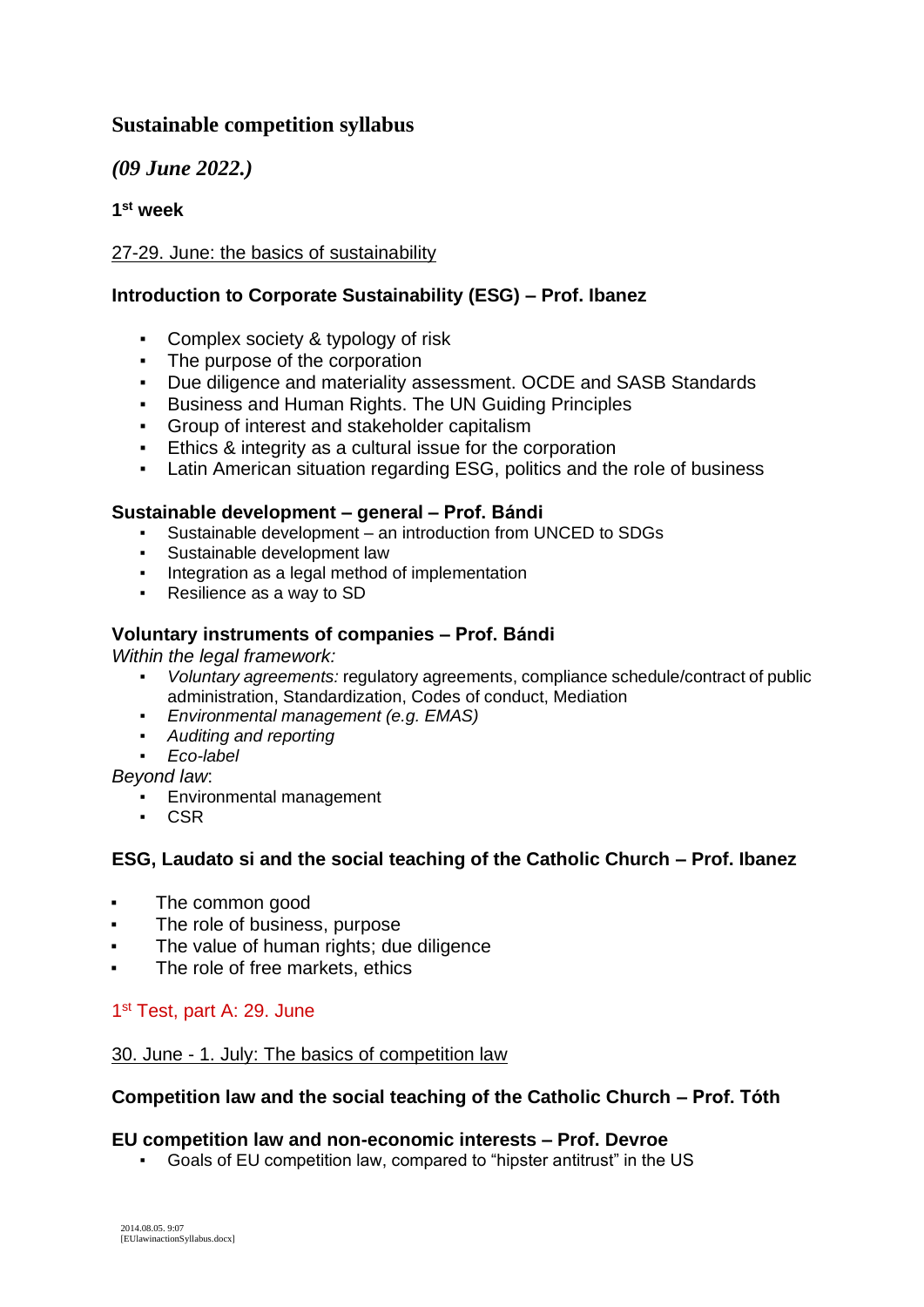- Non-economic interests as exemption grounds?
- Abuse of relative dominance
- EU competition law and industrial policy (FDI, State aid by third countries)
- Article 106 TFEU: exclusive rights and public services
- The interplay between EU competition law and EU internal market law

## 1<sup>st</sup> Test, part B: 1. July

## **2 nd week**

#### 4-7 July: Antitrust and sustainability

## **Green business cooperations under Article 101 TFEU: exploring possibilities for enhancing environmental considerations. – Prof. Maillo**

- The scope of Article  $101 -$  anti-compeitive agreements
- **Competititon authorities and the their use of possibilities to prioritize**
- An exclusion route or how to exclude green cooperation out from 101 (1)
- The exemption route: re-interpreting and adjusting 101 (3)
- Managing the different options

## **Article 102 and merger control – Dr. Szilágyi**

- Market power and competition law
- The notion of dominance, definition of the relevant market
- Different types of abuses can sustainability invoked as a justification?
- The key concepts of merger control<br>■ Analysing mergers: competition law
- Analysing mergers: competition law aspects and beyond

## 8. July: 2nd Test

## **3 rd week**

#### 11-12. July: Misleading advertising and green washing

#### **Unfair commercial practices and sustainability – Prof. Tóth and Ms. Köcse**

- The regulatory concept of the Unfair Commercial Practices Directive (UCPD)
- The structure of the UCPD
- Green washing and other sustainability related misleading claims
- **·** Industry specific examples: cars, food, cosmetics, retail, etc.

#### 13-14. July: State aid – distorting competition, but promoting sustainability

#### **Sustainability and state aid control in the EU – Prof. Tóth**

- The key concepts of state aid control in the EU
- Procedural issues of state aid law
- Compatible state aid, block exemption regulation
- State aid measures supporting a sustainable economy

# 14 July: 3rd Test

#### **15 July Award Ceremony**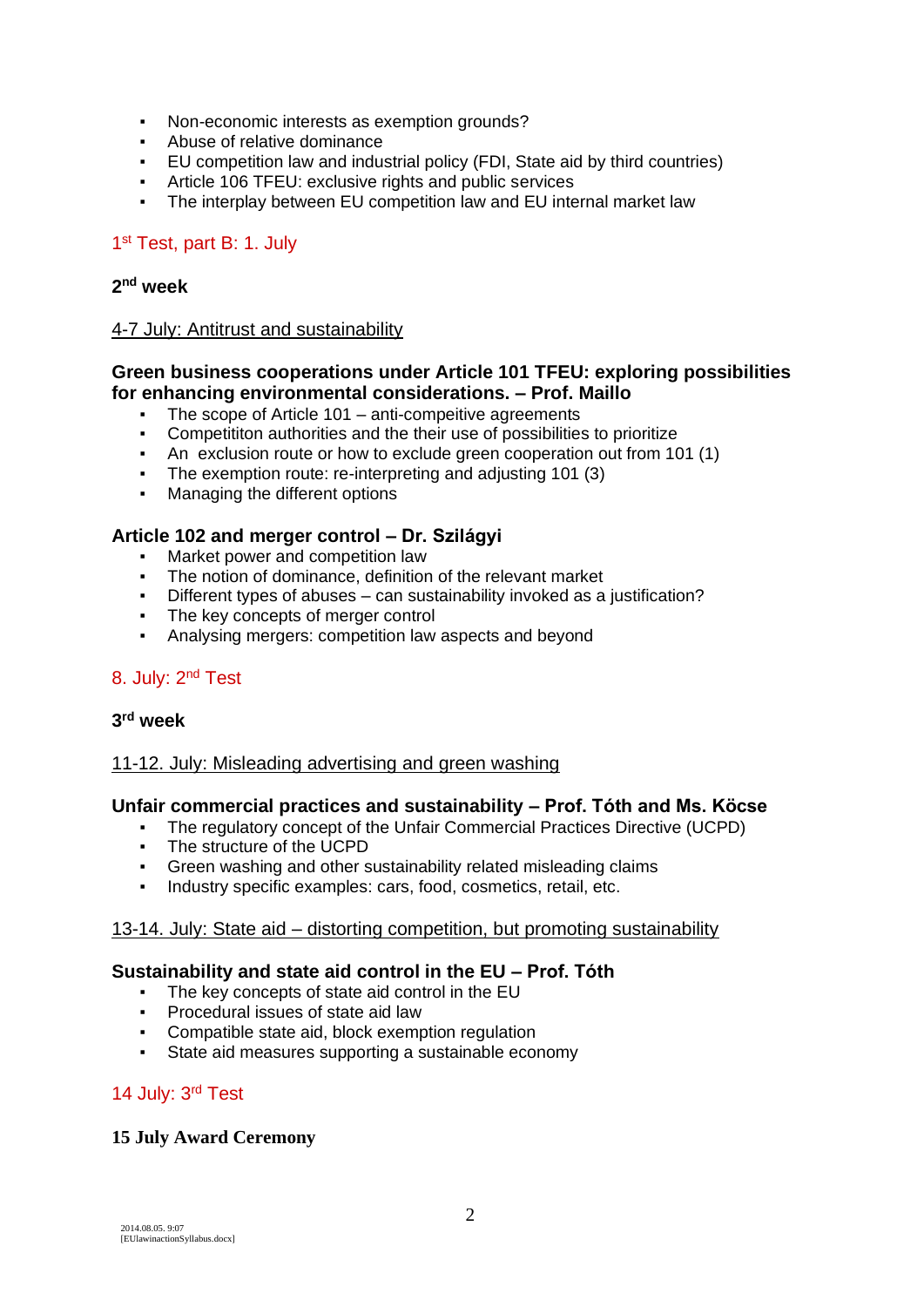#### *Readings*

1 st week

Principles for Purposeful Business. British Academy. Pages 10-17 [https://www.thebritishacademy.ac.uk/publications/future-of-the-corporation-principles](https://www.thebritishacademy.ac.uk/publications/future-of-the-corporation-principles-for-purposeful-business/)[for-purposeful-business/](https://www.thebritishacademy.ac.uk/publications/future-of-the-corporation-principles-for-purposeful-business/)

Guiding Principles on Business and Human rights, 2011 [https://www.ohchr.org/sites/default/files/documents/publications/guidingprinciplesbusine](https://www.ohchr.org/sites/default/files/documents/publications/guidingprinciplesbusinesshr_en.pdf) [sshr\\_en.pdf](https://www.ohchr.org/sites/default/files/documents/publications/guidingprinciplesbusinesshr_en.pdf)

Laudato si encyclical letter [Laudato si' \(24 May 2015\) | Francis \(vatican.va\)](https://www.vatican.va/content/francesco/en/encyclicals/documents/papa-francesco_20150524_enciclica-laudato-si.html) Chapter 4. Integral Ecology

Competition and Catholic social Teaching: [Is There a Vatican School for Competition](https://papers.ssrn.com/sol3/papers.cfm?abstract_id=2515979)  [Policy? by Tihamer Toth :: SSRN](https://papers.ssrn.com/sol3/papers.cfm?abstract_id=2515979)

A critical summary of competition policy and sustainability [EU Competition Law and](https://www.responsibleglobalvaluechains.org/images/PDF/FTAO_-_EU_Competition_Law_and_Sustainability_in_Food_Systems_Addressing_the_Broken_Links_2019.pdf)  [Sustainability in Food Systems: Addressing the Broken Links](https://www.responsibleglobalvaluechains.org/images/PDF/FTAO_-_EU_Competition_Law_and_Sustainability_in_Food_Systems_Addressing_the_Broken_Links_2019.pdf)  [\(responsibleglobalvaluechains.org\)](https://www.responsibleglobalvaluechains.org/images/PDF/FTAO_-_EU_Competition_Law_and_Sustainability_in_Food_Systems_Addressing_the_Broken_Links_2019.pdf)

Compendium of The Social Doctrine of The Church. Chapter II. The Principle of The Common Good. [https://www.vatican.va/roman\\_curia/pontifical\\_councils/justpeace/documents/rc\\_pc\\_justp](https://www.vatican.va/roman_curia/pontifical_councils/justpeace/documents/rc_pc_justpeace_doc_20060526_compendio-dott-soc_en.html#Meaning%20and%20primary%20implications) [eace\\_doc\\_20060526\\_compendio-dott](https://www.vatican.va/roman_curia/pontifical_councils/justpeace/documents/rc_pc_justpeace_doc_20060526_compendio-dott-soc_en.html#Meaning%20and%20primary%20implications)[soc\\_en.html#Meaning%20and%20primary%20implications](https://www.vatican.va/roman_curia/pontifical_councils/justpeace/documents/rc_pc_justpeace_doc_20060526_compendio-dott-soc_en.html#Meaning%20and%20primary%20implications)

OECD Due Diligence Guidance for Responsible Business Conduct, 2018, [https://www.oecd.org/investment/due-diligence-guidance-for-responsible-business](https://www.oecd.org/investment/due-diligence-guidance-for-responsible-business-conduct.htm)[conduct.htm](https://www.oecd.org/investment/due-diligence-guidance-for-responsible-business-conduct.htm)

*References (useful, but not obligatory readings)*

Sustainable development goals and Central Europe: [11\\_Zlinszky\\_etalii\\_IAS\\_2018\\_4.pdf](http://ias.jak.ppke.hu/hir/ias/20184sz/11_Zlinszky_etalii_IAS_2018_4.pdf)  [\(ppke.hu\)](http://ias.jak.ppke.hu/hir/ias/20184sz/11_Zlinszky_etalii_IAS_2018_4.pdf)

Global Risks Report 2022. World Economic Forum [https://www3.weforum.org/docs/WEF\\_The\\_Global\\_Risks\\_Report\\_2022.pdf](https://www3.weforum.org/docs/WEF_The_Global_Risks_Report_2022.pdf)

Commission Delegated Regulation (EU) 2021/1253 of 21 April 2021 amending Delegated Regulation (EU) 2017/565 as regards the integration of sustainability factors, risks and preferences into certain organisational requirements and operating conditions for investment firms (Text with EEA relevance)

Proposal for a Directive of the European Parliament and of the Council on Corporate Sustainability Due Diligence and amending Directive (EU) 2019/1937, COM/2022/71 final [https://ec.europa.eu/info/publications/proposal-directive-corporate-sustainable-due](https://ec.europa.eu/info/publications/proposal-directive-corporate-sustainable-due-diligence-and-annex_en)[diligence-and-annex\\_en](https://ec.europa.eu/info/publications/proposal-directive-corporate-sustainable-due-diligence-and-annex_en)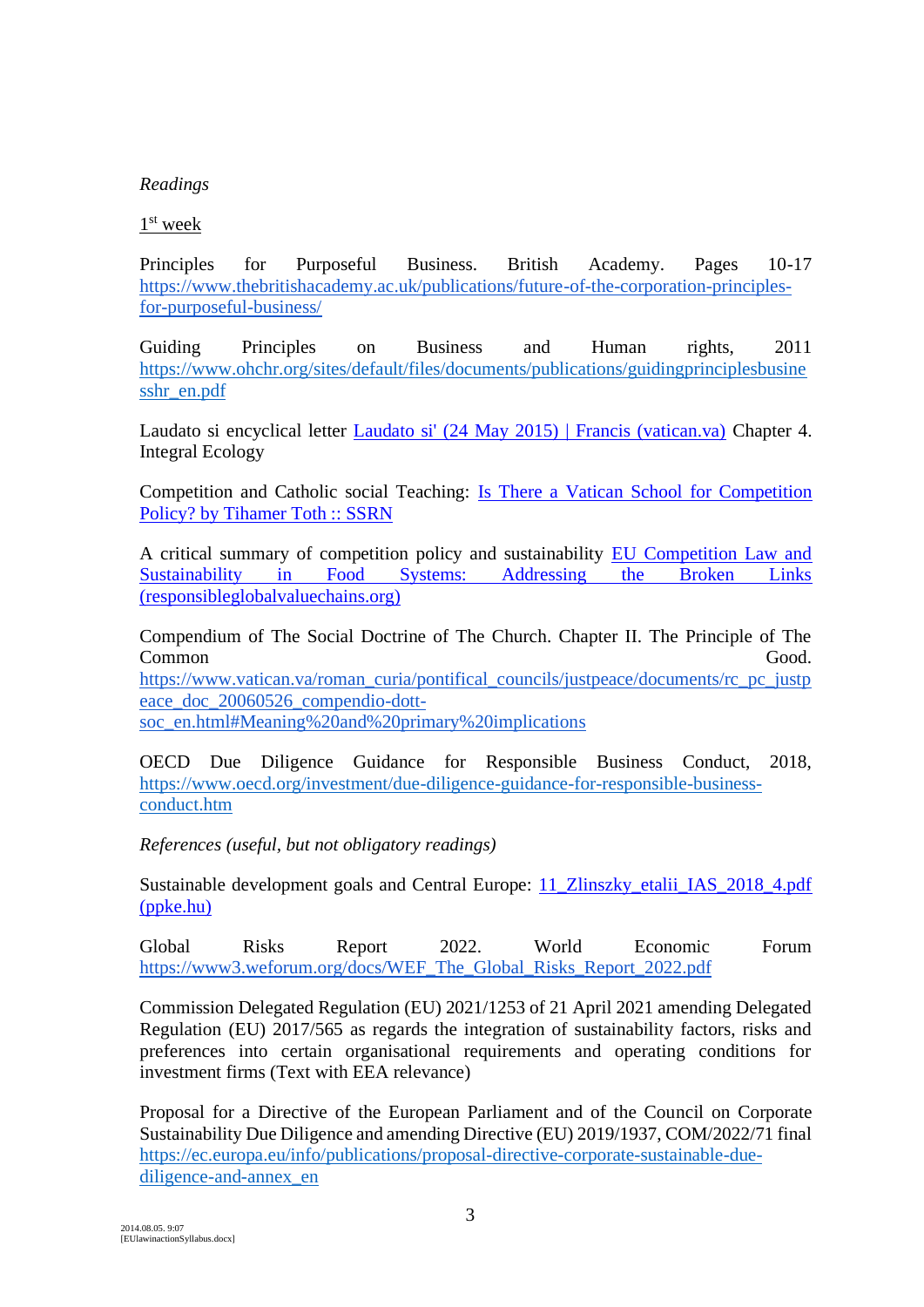Environment Action Programme, 2022: Decision (EU) 2022/591 of the European Parliament and of the Council of 6 April 2022 on a General Union Environment Action Programme to 2030

Sustainable Development and Competition Law – Survey Report (Special Project for the 2021 ICN Annual Conference) Hungarian Competition Authority, 30.09.2021,

Resolution No. 4 /2020 The Role of International Law in Sustainable Natural Resources Management for Development, The 79th Kyoto Conference of the International Law Association held in Kyoto, Japan, 13th December 2020;

Our Common Agenda, Report of the Secretary-General, 2021

Regulation (EU) 2019/2033 of the European Parliament and of the Council of 27 November 2019 on the prudential requirements of investment firms and amending Regulations (EU) No 1093/2010, (EU) No 575/2013, (EU) No 600/2014 and (EU) No 806/2014 (Text with EEA relevance)

## $2<sup>nd</sup>$  week

Explanation to the draft horizontal guidelines: [Making EU competition law sustainable: all](http://competitionlawblog.kluwercompetitionlaw.com/2022/03/16/making-eu-competition-law-sustainable-all-good-things-come-in-threes/)  good things come in threes - [Kluwer Competition Law Blog](http://competitionlawblog.kluwercompetitionlaw.com/2022/03/16/making-eu-competition-law-sustainable-all-good-things-come-in-threes/)

Abuse of dominance: [361070SBM\\_CLIMATE.indb \(concurrences.com\)](https://awards.concurrences.com/IMG/pdf/2._iacovides_vrettos_-_unsustainable_business_practices_and_abuse_of_dominance.pdf?67919/7f83e50367e5d53fdd73ace2e54bf53825d8906a)

M&A control: [The role of sustainability in merger control -](https://www.oxera.com/insights/agenda/articles/the-role-of-sustainability-in-merger-control/) Oxera

# $3<sup>rd</sup>$  week

Misleading advertising, UCP directive, greenwashing:

EU Commission Guidance document: [https://eur-lex.europa.eu/legal](https://eur-lex.europa.eu/legal-content/EN/TXT/PDF/?uri=CELEX:52016SC0163&from=EN)[content/EN/TXT/PDF/?uri=CELEX:52016SC0163&from=EN](https://eur-lex.europa.eu/legal-content/EN/TXT/PDF/?uri=CELEX:52016SC0163&from=EN) (pp 5-12, 16-18, main points of 29-63, 95-109)

[Greenwashing: definition and examples \(selectra.com\)](https://climate.selectra.com/en/environment/greenwashing)

State aid

EU Commission Guidelines: [Communication from the Commission –](https://eur-lex.europa.eu/legal-content/EN/TXT/PDF/?uri=CELEX:52022XC0218(03)&from=EN) Guidelines on State [aid for climate, environmental protection and energy 2022 \(europa.eu\)](https://eur-lex.europa.eu/legal-content/EN/TXT/PDF/?uri=CELEX:52022XC0218(03)&from=EN) (pp 1-40 is sufficient)